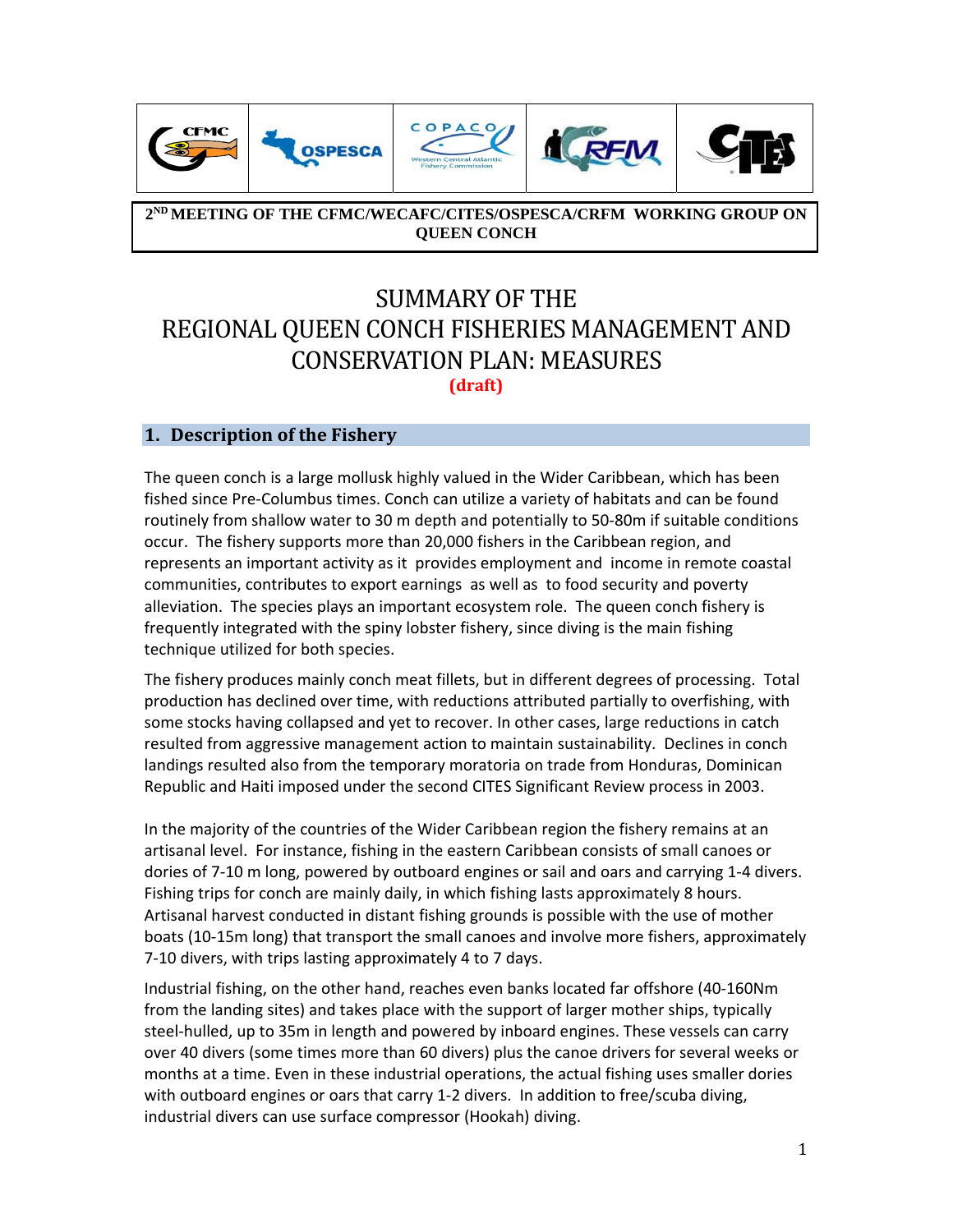Artisanal fishing usually lands live or fresh conch, sometimes with the shell or at other times as unclean meat (with majority of organs attached). When artisanal fishing uses mother boats, landings usually are refrigerated clean meat (trimmed meat with no organs). Industrial products are usually landed in bags of frozen clean meat.

Other products in the fishery are the conch pearls and the conch shell, from which little is known at a regional basis. A kilogram of queen conch cleaned meat can be purchased at around \$7‐8 (US), several thousand dollars can be paid for a good queen conch pearl, while a nice conch shell is only worth a couple of dollars.

#### **2. Management Measures**

**Short‐term** recommended management measures are:

#### **1. A harmonized regional closed season (potentially 1 June and 30 September)**

Justification: The queen conch can potentially reproduce the year round, but high water temperature (28‐29°C) is important in controlling conch reproduction and gametogenesis. In general, the warmest months in the Caribbean are July‐September, but due to recent water temperature increases, presumably a consequence of global climate change, warm temperatures and peak spawning may extend into October. A positive relationship between water temperature and reproduction is common in several stocks, thus the establishment of a queen conch closed season may overlap with other stocks, negatively affecting fishers income. A harmonized regional closed season would help reduce overall fishing mortality, contribute to the success of the conch mating and thus support reproduction and population replenishment, while at the same time facilitate the monitoring and patrolling needed to counteract illegal fishing. While most countries have a closed season at some time, the maximum benefit of this approach is only achieved if the temporal limitation in fishing effort is exercised equally over broad areas, thus allowing for population resilience and connectivity.

Implementation advice: The adoption of a closed season at regional or sub-regional levels can be developed through existing mechanisms: CRFM, CFMC, OSPESCA, OLDEPESCA, and WECAFC. It can be adjusted in response to variability in spatial/temporal patterns once monitoring data become available. Special protocols should be in place in order to enforce this regulation. Better communication of fisheries managers beyond their frontiers can facilitate compliance with this measure.

#### **2. Holding restrictions of queen conch in the closed season**

Justification: To enable and facilitate enforcement of the closed season a holding restriction of live conch is established region‐wide.

Implementation advice: Similar to OSPESCA Regulation OSP 02 09, a holding restriction is enforced by reporting at the start of the closed season the holdings of frozen conch by all processors, wholesalers, retailers and exporters. The volumes in store are reported on a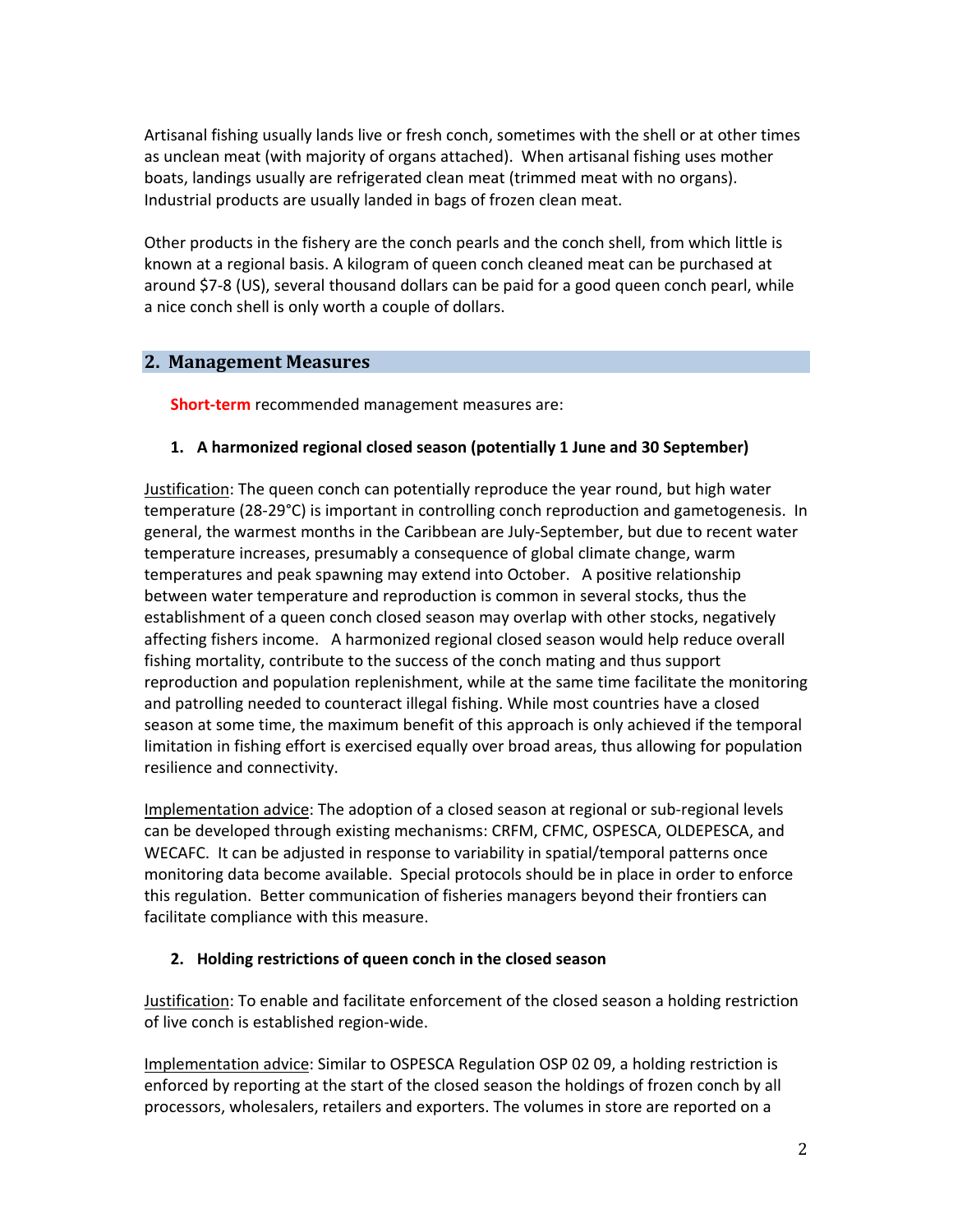monthly basis to the fisheries authorities. To facilitate enforcement of the closed seasons, holding of live and fresh conch during the closed season is to be prohibited by law or specific regulations.

#### **3. Harmonized and simplified categories of queen conch meat conversion factors.**

Justification: Estimation of catch data is basic information for fishery management and for population models used to determine stock status. In the queen conch fishery, the main commodity is the meat fillet, a product resulting from different types of processing, which vary from country to country. Differences in the processing of conch meat affects the estimation of conch catch data, therefore there is need to determine and apply conversion factors to catch data so that landings can be both estimated with less error and made comparable across the region. Conversion factors exist only in some countries (i.e., Antigua and Barbuda, Bahamas, Belize, Dominican Republic, Jamaica, Honduras, Martinique, Mexico and Nicaragua) but they are necessary for all countries. A better and simplified definition of such factors allowing for their use in the catch statistics still needs to be addressed.

| <b>Processing grade</b> | <b>Conversion factor</b> |
|-------------------------|--------------------------|
| <b>Dirty meat</b>       | 5.3                      |
| 50% clean               | 7.9                      |
| <b>100% clean</b>       | 13.2                     |

Implementation advice: The following are the proposed regional conversion factors:

If the above conversion factors will be endorsed during the Queen Conch Working Group Meeting in Panama, all countries and territories would be required to report to FAO the processing level and the nominal capture using the conversion factors. For regional analysis perhaps there is need to use these conversion factors also for historical data series on queen conch harvests. Countries should continue to collect weight data by processing grades to update and improve the proposed conversion factors.

## **4. Quantification of local consumption of queen conch meat**

Justification: Local consumption of conch is often not monitored or included in the catch statistics, resulting in total conch production being under‐estimated or estimated with large uncertainty. Errors can be small if the subsistence and locally marketed catches are likely to be small, but they can be significant otherwise.

Implementation advice: Agree on a methodology to estimate local conch consumption and apply this methodology as soon as possible.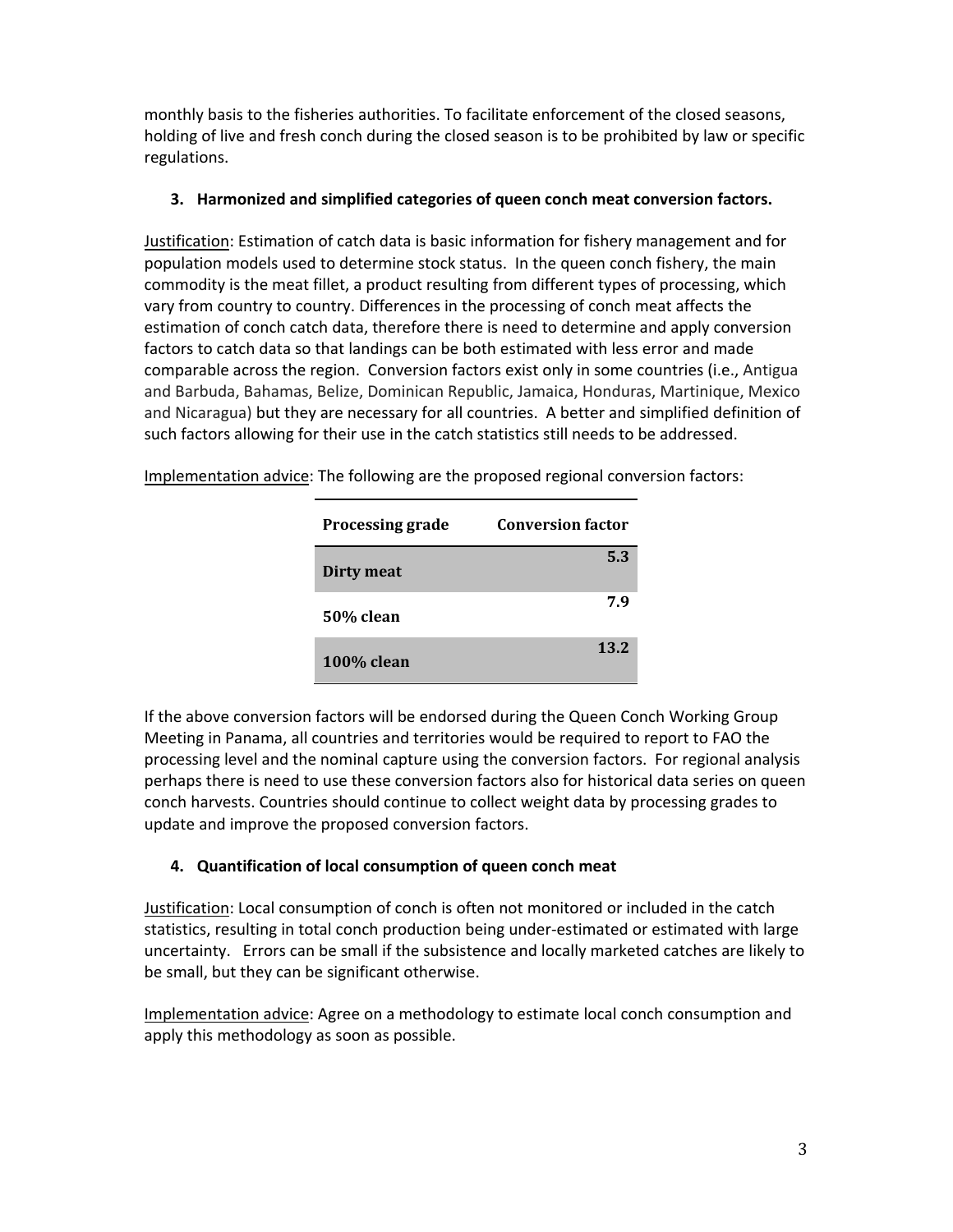#### **5. Improvement of catch and effort monitoring programs**

Justification: In addition to the above mentioned challenges, conch catch data are often incomplete and not organized with statistical rigor, or exist only in hard copies or account for short periods of time. Processors provide reports with catch and effort information based on their purchases (i.e., Honduras, Bahamas, Jamaica, Colombia, among others). Nevertheless, these data are also incomplete and difficult to verify. Fishing effort is calculated with an even higher level of error. The number of fishermen is increasing, but this is not necessarily correctly included in the statistics. Additionally, unknown improvements/changes in diving techniques, number and size of the mother vessels or expansion of fishing grounds also affect the parameterization of fishing effort. It is possible that fishers, vessels, and compressors concentrate in small areas, impacting some areas more than others, thus introducing a spatial component that needs to be included in the estimation of fishing effort. To overcome such difficulties managers will need to increase compliance among fishers and processors to be able to improve the way catch and effort data are being reported. A good example is in the Bahamas, where processing facilities electronically report to Department of Marine Resources the catch and effort of purchased landings, hopefully leading to more timely, complete and accurate reports. However, even these data have not been evaluated yet.

Implementation advice: Agree to form a regional advisory group that would carefully analyze current databases of catch and effort existing at sub‐regional levels and propose strategies and applications for the improvement of data collection and processing, including maximizing possibilities for collaborative work and increasing compliance for reporting. Resulting strategies may need to include: design of better‐structured conch survey formats; improving mechanisms to facilitate and increase fisher reporting; compiling, organizing and digitizing historical conch fishery data from analogue formats; applying conversion factors and determining the degree of conch products used for local consumption; and work in cleaning and improving existing digital databases at national or sub‐regional level.

#### **6. Non‐Detriment Finding for export of queen conch meat and its by‐products**

Justification: Any country wanting to export conch in whatever form is required under CITES to prepare and update an NDF, demonstrating that conch stocks are healthy and managed sustainably.

Implementation advice: It is recommended that a regionally agreed upon and standardized NDF methodology be applied as a minimum standard for complying with the export NDF requirement. This NDF methodology can be implemented in a cost effective manner, and cost of implementation should be covered partially by the exporters and importers involved.

#### **7. A minimum weight limit for conch meat**

Justification: Considering that a high number of countries land only conch fillets, there is a need to apply the precautionary principle by establishing a minimum weight for those fillets, even if it is not necessarily tied to a reproductive stage. This measure would reduce the probability of capturing individuals that are too small, thus increasing yield per recruit and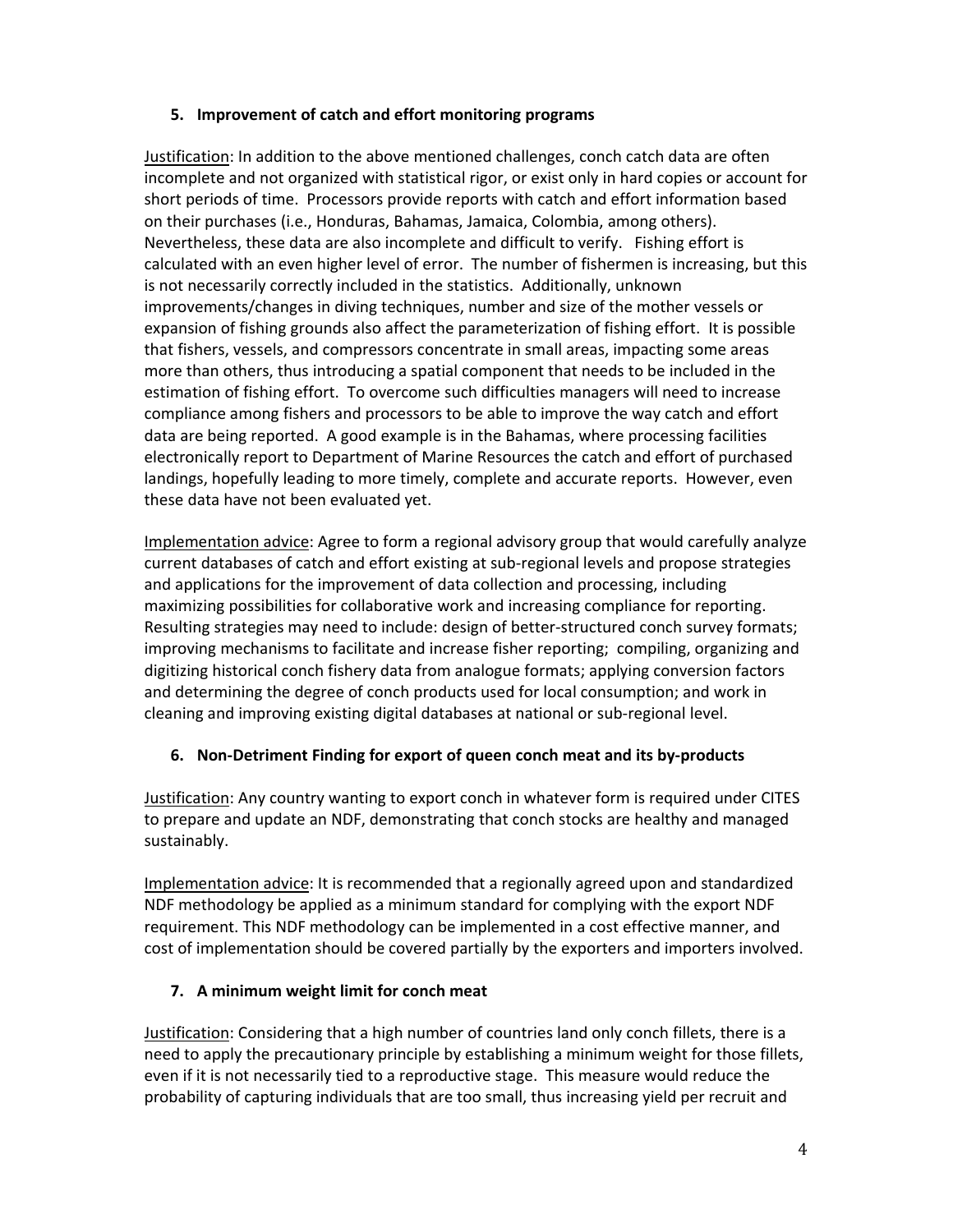potentially increasing spawning stock. Existing regulations in several countries already establish a minimum weigh in 125g of 100% clean conch meat. This measure would preclude the export of conch trimmings.

Implementation advice: Agree to trade only conch fillets having a minimum weight of 125g of 100% clean conch meat. This minimum can be adjusted once conversion factors in the region are agreed and implemented. This measure implies a ban on exports of conch trimmings.

#### **8. A minimum conch shell size (length/lip thickness) limit**

Justification: More than two decades of research have indicated the shell length or shell thickness are two measurements useful for discriminating adult and juvenile conch. Unfortunately, complex growth and morphology patterns indicate that these measures cannot always assure a particular conch reached maturity or reproduced. Nevertheless,the establishment of a regional minimum size(s) for harvesting of queen would contribute to increasing yield per recruit and enhancing the spawning stock. If conch shells are not landed, this measure is difficult to enforce.

Implementation advice: Agree to establish a minimum conch shell length of 19cm and a minimum conch lip thickness of 10mm. The measure requires a high level of compliance, the establishment of observers program, and/or the landing of live animals.

#### **9. Landing of only live conch (in the shell).**

Justification: The conch shells in many occasions are piled on the fishing grounds, reducing the full utilization of the fishery products. The landing of whole live conch improves the quality of the meat, thus increasing its commercial value. The measure requires that fishing trips last only few days, and may be costly for fishers, however could have important benefits in terms of food safety, quality of the product, and tourism. This measure is difficult to implement but it can contribute to the reduction of the illegal trade of queen conch pearls.

Implementation advice: Agree in requiring that conch should be landed alive (in their shells) and to make adjustments in the fishing technologies to improve the survival of the captured individuals.

## **10. Licensing of all queen conch fishers, processors and exporters**

Justification: Only through licensing will it be possible for managers to get an idea of the number of people involved in the activity, secure their compliance toward reporting and management measures and ensure proper management and conservation of the resource. Licensing will support data and information collection efforts, enforcement efforts and will also allow the fisheries authorities to communicate management measures to the fishers in an effective manner.

Implementation advice: The costs of licenses will be borne by the users, so this measure is cost‐neutral to the government. The provision/renewal of a license should be annual and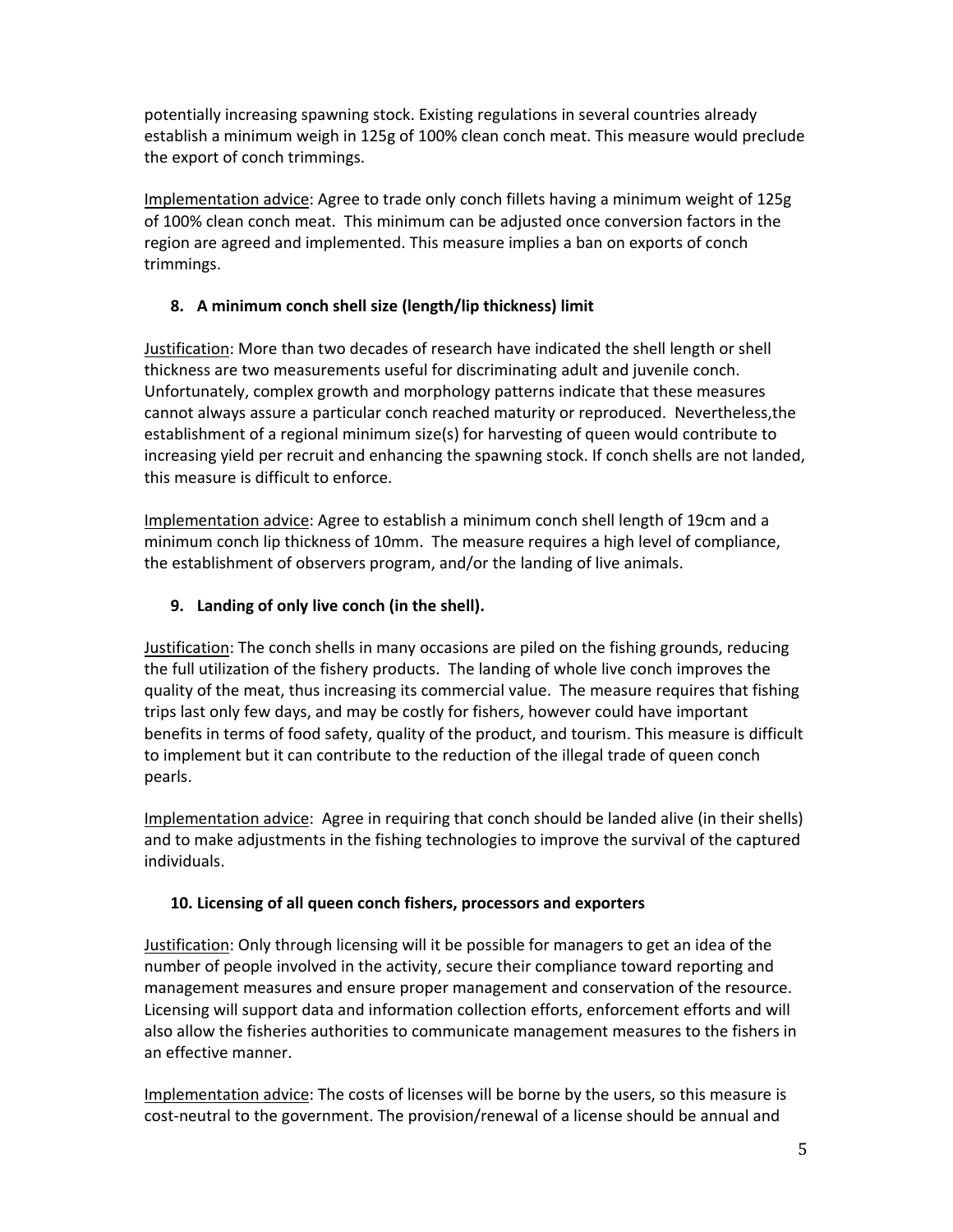linked to the provision of logbook, landing, processing, export and catch data and other information, as well as depend on whether sustainable and legal practices are applied. In the fight against Illegal, unreported an unregulated (IUU) fishing, the use of licenses is essential.

#### **11. Promote the use of free diving, and adoption of stricter regulations in autonomous diving techniques**

Justification: The use of autonomous diving techniques for fishing imposes great challenges to the safety of divers, and allows harvest of conch from deep-water refuges, where a high proportion of spawning adults may survive. OSPESCA, under regulation 02‐09, prohibited the use of SCUBA diving in the lobster fishery (Belize, Honduras, Guatemala, Nicaragua, Panama and Dominican Republic) since 2011, but its implementation has been delayed until 2015 and perhaps will be extended again next year. Data from the Centro Hiperbárico La Bendición in Honduras reports that in that country only, there are around 100 diving accidents annually in the lobster fishery, plus 19‐25 in the conch fishery; but conch divers have 5 times higher re-incidence rate. Lack of training, improper equipment, poor maintenance, and work under strenuous physiological conditions are key factors contributing to these sad results. With improvements in the hyperbaric treatments, there has been a 50-60% reduction in diving accidents. However, more governmental control and better preventive protocols still need to be enforced. Diving in the lobster and the queen conch should be treated similarly since the two fisheries operate synergistically.

Implementation advice: Several measures are proposed: a) Promote the use of free diving in the queen conch fishery; b) require dive certification for all fishers/divers; c) Conduct dedicated training and equipment safety inspections in those places using scuba diving; d) Prepare dive plans and log all completed dives; e) Develop international agreements for the use of hyperbaric chambers in the region to treat decompression sickness; and as precaution, f) Ban the use of hookah, until the safety of its use can be demonstrated.

## **12. Prohibition of destructive fishing gears and methods**

Justification: The use of trawling and entanglement nets should not be allowed as these methods are not‐selective, can cause catch of juveniles, increase by‐catch of other species, damage the aquatic habitat and aquatic biodiversity, and overcome deep refuges.

Implementation advice: The sale and use of these nets for queen conch harvest should be prohibited by the range states through national laws and regulations. Conch habitats often coincide with habitats of other "vulnerable" aquatic animals (e.g. turtles, various reef species) and the chances of doing long-term damage to the habitats and aquatic biodiversity can only be avoided by region‐wide prohibition of these fishing methods for conch.

# **13. Organized patrolling**

Justification: Enforcement personnel need training in conch biology, ecology and morphology to recognize if fishing activity is legal or illegal. Success of patrolling in many cases depends on effective coordination between many stakeholders including the military. Military personnel are frequently rotated, so training should be incorporated during their basic courses, with frequent refreshments. Fisheries managers need to process fishing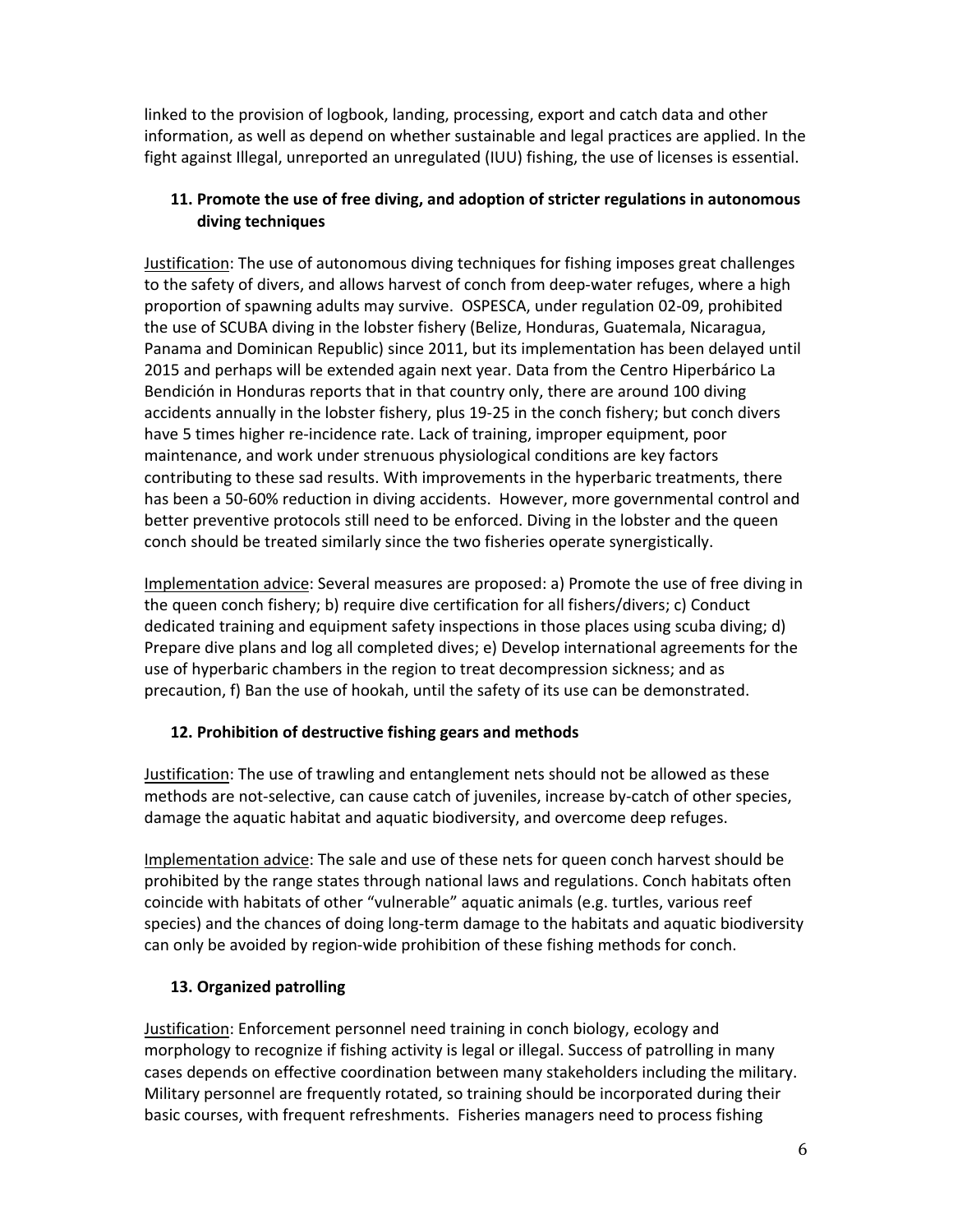violations through civil or penal judicial systems, so they need to be aware of: a) The importance of collecting good evidence; b) How to keep a good chain of custody; and c) How to interact within the national and international legal systems. For that, they would need the support from their legal offices, which are not routinely available to them. National regulations resulting in fines that are inappropriately either too low or too high negatively affect fishermen compliance, thus undermining the effectiveness of the legislation. When people from different nationalities are involved in the fishery, the foreign affairs ministries, health departments and migratory authorities will need to be involvement. With such a complex situation, enforcement demands that good regional coordination be in place.

Implementation advice: Three main measures are proposed: a) Develop a detailed protocol for attending to and facilitating enforcement and surveillance in Caribbean isheries including violations in the queen conch fishery; b) Evaluate the cost/effectiveness and applicability of the fishing regulations; and c) Create and implement an observer program.

#### **14. Extend the use of VMS systems for boats larger than 10m‐long**

Justification: The use of Vessel Monitoring Systems (VMS) in Caribbean fisheries is progressively being implemented because the system facilitates the attention of emergencies at sea, the identification of potential illegal fishing activities, while at the same time providing data to analyze spatial/temporal patterns of the fishery. However, the system is expensive (but getting cheaper rapidly), demands technical assistance and requires regional coordination to make adjustments in the way the data are obtained and managed so that they are compatible across the region.

Implementation advice: Progressively introduce the use of VMS on a regional basis, and in a way that the data collected are compatible.

#### **15. Develop continuous education and outreach programs for stakeholders**

Justification: Despite the great importance of the queen conch fishery, there are few and isolated activities being developed to sensitize the public and create awareness about environmental issues and conservation of marine resources, included the queen conch. As a result progress in fisheries management, compliance and implementation of the co‐ management strategies remains low.

Implementation advice: Develop education and outreach programs aimed to: a) Understand the importance of data collection, scientific analysis, research, training, and capacity building to manage a shared living marine resource ‐ oriented to higher government officials/decision‐makers; b) Understand the purpose and use of the data collected and why they need to be accurate ‐ oriented toward inspectors/enumerators; c) Awareness of the species's ecology, ecosystem role and the impact of fishing and market demand on the sustainability of the stock ‐ oriented to fishermen and processors; and d) Understand the need for environmental protection and conservation of marine resources – oriented primarily toward school children and high‐school students, and extended to the general public.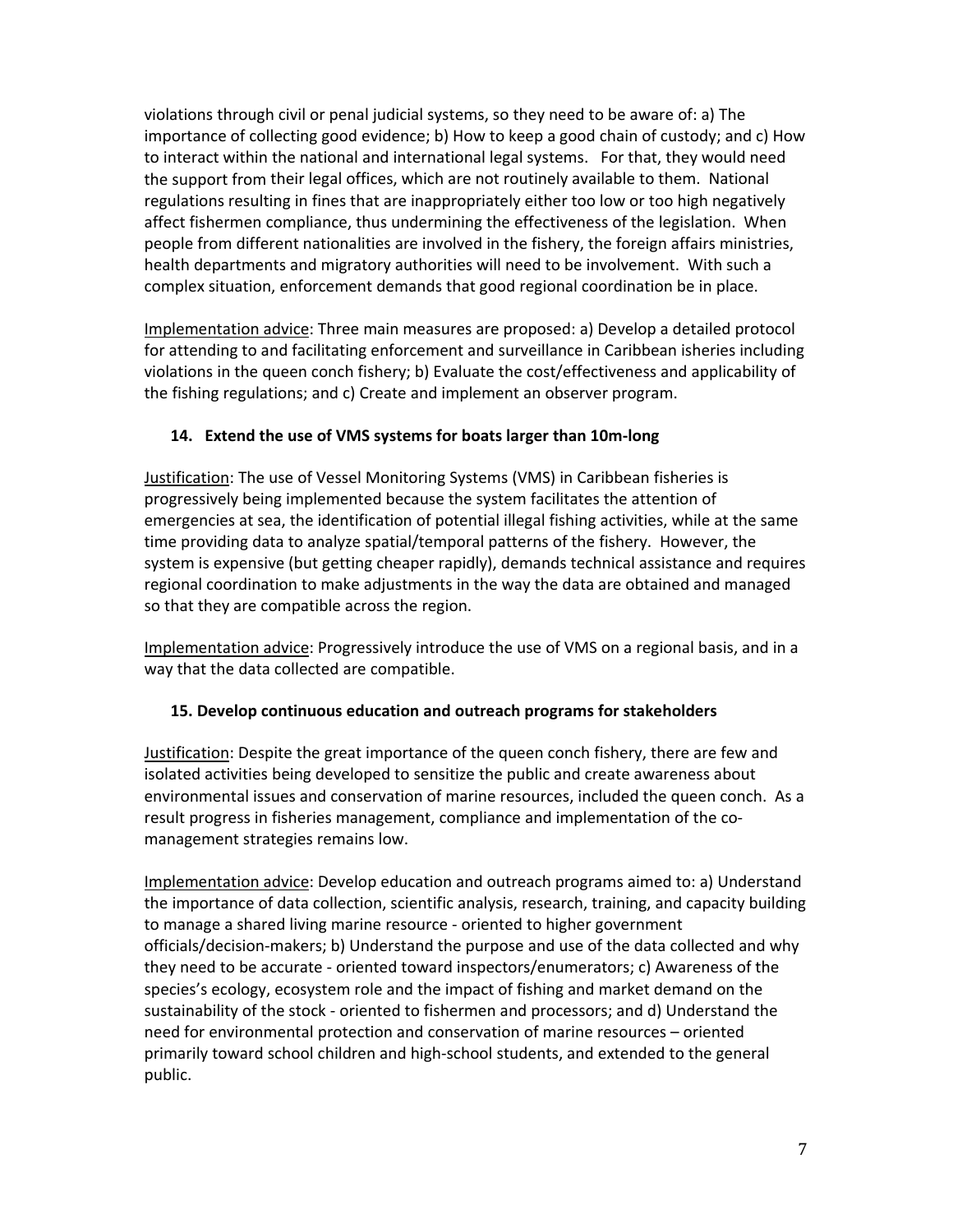#### **Mid-term** recommended management measures are:

#### **16. Adopt sub‐regional mechanisms and protocols to conduct conch surveys**

Justification: Underwater visual census is an alternative approach to estimate conch densities and size distributions and ultimately population abundance and biomass for the determination of sustainably harvestable biomass. Surveys also provide a way to study conch demography and reproductive output in fished and unfished sites, even if fishery dependent data are available. At present, several countries rely on surveys to define their catch quotas (i.e., Jamaica, Belize, Honduras, Nicaragua, and Colombia, among others). However, different countries apply different survey methods. Independently of the survey method used, proper survey planning demands access to habitat maps, nautical charts, trained divers, safe diving protocols and proper working platforms. Towed underwater video systems would require additional time for post-processing. Perhaps more importantly, the surveys need to be placed on a sound statistical basis for both design and analysis and thus need the appropriate level of statistical expertise. Sampling at deeper habitats (30‐50m) may require special underwater video systems, or specialized diving techniques. Surveys need training, and to secure enough funding especially if repeated at periodic intervals.

Implementation advice: Agree to create a regional advisory group to analyze existing surveys protocols and adopt the most convenient sub‐regionally. Look for mechanisms for international cooperation in conducting conch surveys, including the formation of teams integrated by scientists, managers and fishers.

#### **17. Sub‐regional research and monitoring programs addressing fisheries dependent and independent factors**

Justification: Because of the complex biology of the species (highly variable rates of growth, natural mortality and recruitment, which may be density and habitat‐dependent), the determination of reliable indices of stock abundance is hard. There is need to regionally defined priorities in research and monitoring, for collecting time series data for more sophisticated stock assessments, and for understanding of the species role in the ecosystem, climate change effects or genetic connectivity, among other issues.

Implementation advice: Agree in the selection of priorities in research and monitoring sub‐ regionally, enhancing collaborative mechanisms already in place. This agenda should be defined in the next two years followed by its progressive implementation and the promotion of bottom‐up strategies.

#### **18. Spawning and nursery areas are identified and conserved through closure**

Justification: Closure of areas that can be considered nursery areas will benefit the production of conch in neighboring areas. Marine Protected Areas (MPAs) for queen conch nursery areas have proven to be effective and actually increases catches of adult size conch in neighboring areas, contributing to overall productivity.

Implementation advice: Fisheries and environmental authorities as well as fishers have a joint duty to conserve the stock of queen conch and ensure sufficient reproduction and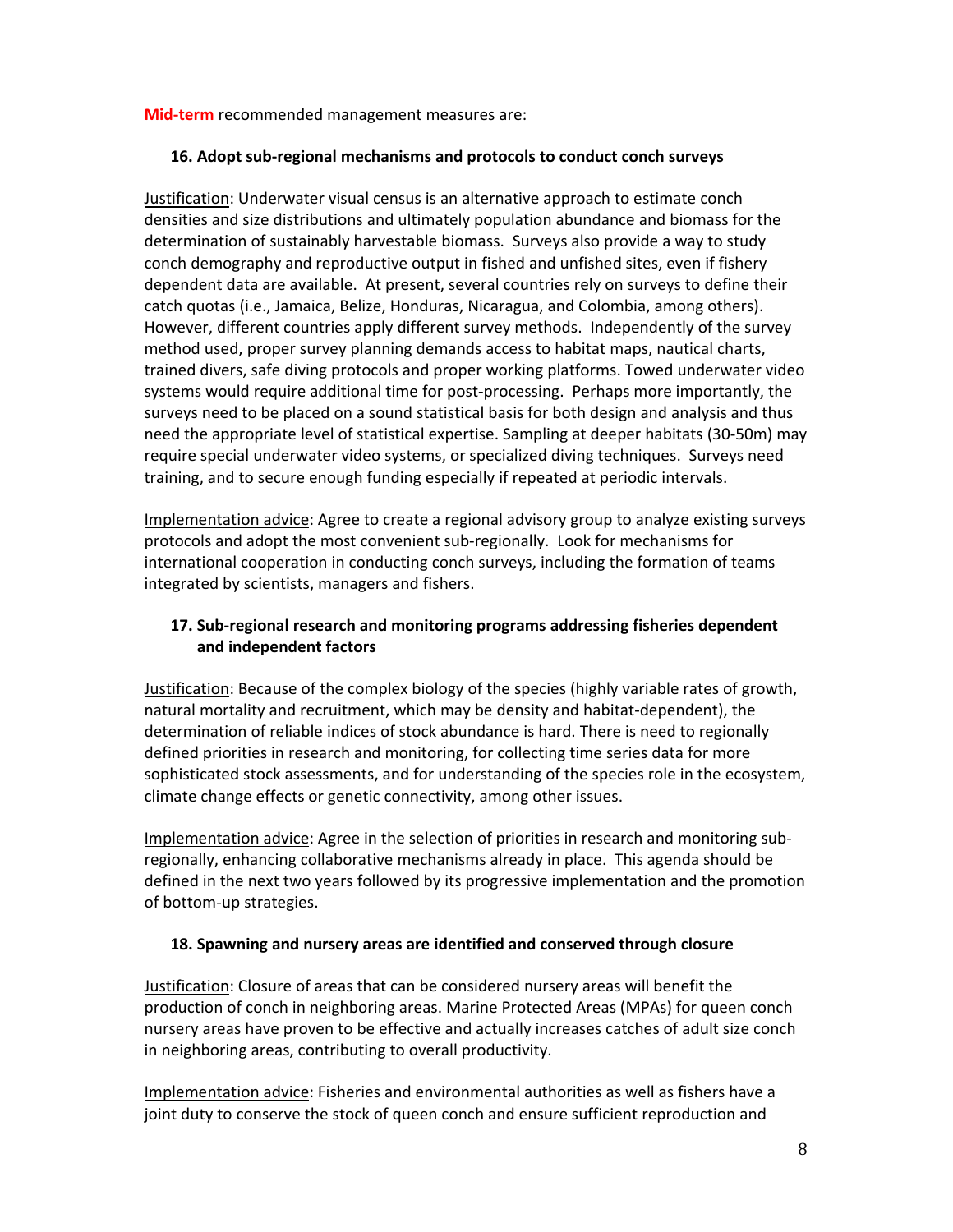recruitment. Decisions on allocation of areas as MPAs should be taken in consultation with the fishing communities dependent upon these; the identification and allocation should be based on representation and networking criteria and the effectiveness should be monitored and evaluated at least every 5 years.

#### **19. Harvest limits per area are established by the national governments**

Justification: Based on the information from stock assessments and Non‐detriment Findings (NDFs) it is preferrable to determine the maximum sustainable yield (MSY). Scientific evidence shows that a minimum density of 50 adult conch/hectare (but desirable of 100 adult conch/hectare) is a standing yield that is sustainable in most areas of the Caribbean. In areas below the minimum density it is not recommended to harvest conch commercially.

Implementation advice: Recognizing the costs of stock assessment, the lack of data and the extension of fished areas, it is recommended to conduct stock assessments at least every 5 years. A regionally agreed stock assessment methodology for queen conch is available and can be followed. Moreover, it is advised to make use of local knowledge in the fishing communities when conducting these assessments.

## **20. Bag limit of 5 Conch per day for recreational fishers**

Justification: Recognizing that recreational fishing for conch is practiced widely and is difficult to control or monitor, it is advised to regulate this through a bag limit of 5 conch per person per day. This measure will establish the distinction between commercial and recreational fishers for conch. Recreational fishers are not allowed to sell their catch and are not obliged to report their catch.

Implementation advice: This measure is hard to monitor, but makes small harvests for personal household consumption legal, while communicating to the recreational sector that not everything is allowed. It will increase clarity and reduce conflicts between the commercial and recreational sector and limit the overall take by recreational fishers.

## **21. National level queen conch conservation and management plans**

Justification: In order to effectively implement this regional harmonized management plan, it is required that fisheries authorities, queen conch fishers and other relevant stakeholders, develop at the national level the required national plan for ministerial endorsement, as well as related regulations that will enable implementation and enforcement of the plan.

Implementation advice: National plans are required to guide the sector towards sustainability, to generate findings for certain measures, as well as to communicate joint goals, measures and efforts to all stakeholders in the sector. The use of an Ecosystem Approach to Fisheries is essential to create buy‐in and ownership for the plan and ensure implementation after the planning phase. National management plans will follow guidelines given in the regional management plan.

# **22. Traceability of queen conch throughout the value chain**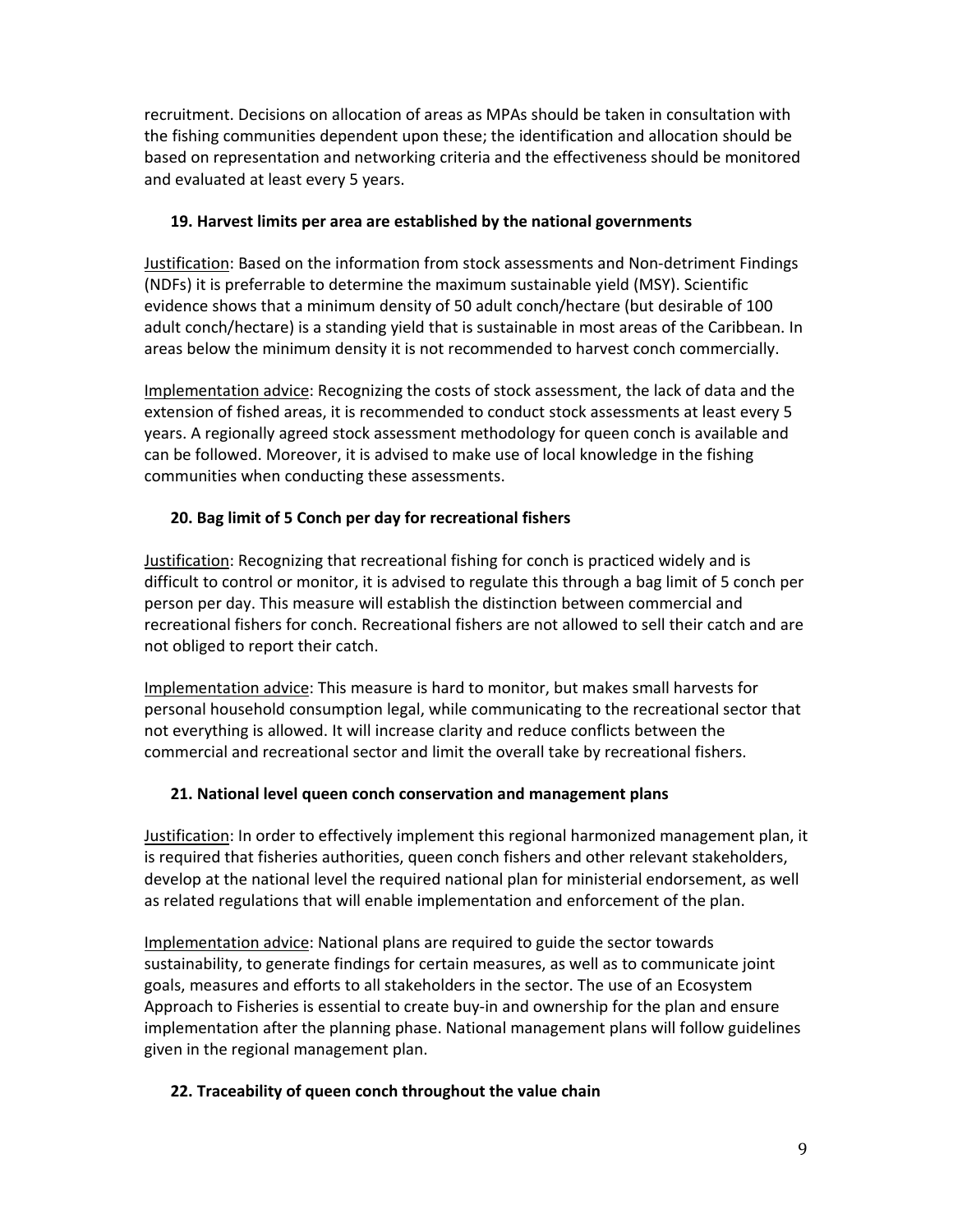Justification: Export markets and consumers increasingly demand traceability of food products throughout the value chain. Moreover, in the joint efforts to reduce IUU fishing of queen conch, traceability (including catch certification) plays an important role.

Implementation advice: While traceability is often considered extra work and a hassle by primary producers, it is already required by export markets and is increasingly demanded by the tourism industry (domestically and Caribbean wide). Traceability has the advantage that legal and illegal fishing practices can be separated and allows legally harvested products to fetch higher prices. In contrast, the market opportunities for illegal conch products will be reduced. Associated benefits in terms of supporting hygienic handling of the product, quality and food safety are large as well.

#### **23. Develop and progressively implement a certification program to promote legal conch consumption in the Wider Caribbean.**

Justification: Queen conch meat may be deteriorated or contaminated (i.e., *E. coli* bacteria) due to the lack of ice during fishing trips, especially those lasting several days; therefore the landed conch do not meet sanitary conditions for human consumption. Sanitary conditions are becoming stricter with the establishments of EU and US health, food safety and handling standards imposed on imports. Some countries are working towards improving these standards; however, they need to be applied across the region in order to be successful.

Implementation advice: With the support of sub‐regional organizations, countries will work collaboratively in developing mechanisms to obtain HACCAP (Hazard Analysis and Critical Control Points) certification in the queen conch fishery.

**Long‐term** recommended management measures are:

#### **24. Develop and implement a digital catch and effort data entry and analysis system**

Justification: In order to establish a sustainable queen conch fishery a regional harvest strategy needs to be developed. Such a strategy would include improving data collection, performing credible data analysis, defining control rules, and applying scientific recommendation using the control rules. For that, data should be digitalized, proofed and organized in a way that facilitates stock assessments.

Implementation advice: Agree to progressively compile national and regional fishery‐ dependent databases for better stock assessments. The developing of a digital system based on an ID verification would maximize the benefits of this complex analysis. The ID verification system will allow viewing, retrieving and modifying specific sets of files stored in the platform. Fishers can access the online platform. Case studies in the Bahamas or Belize, where digital systems are being utilized, can be analyzed for further development.